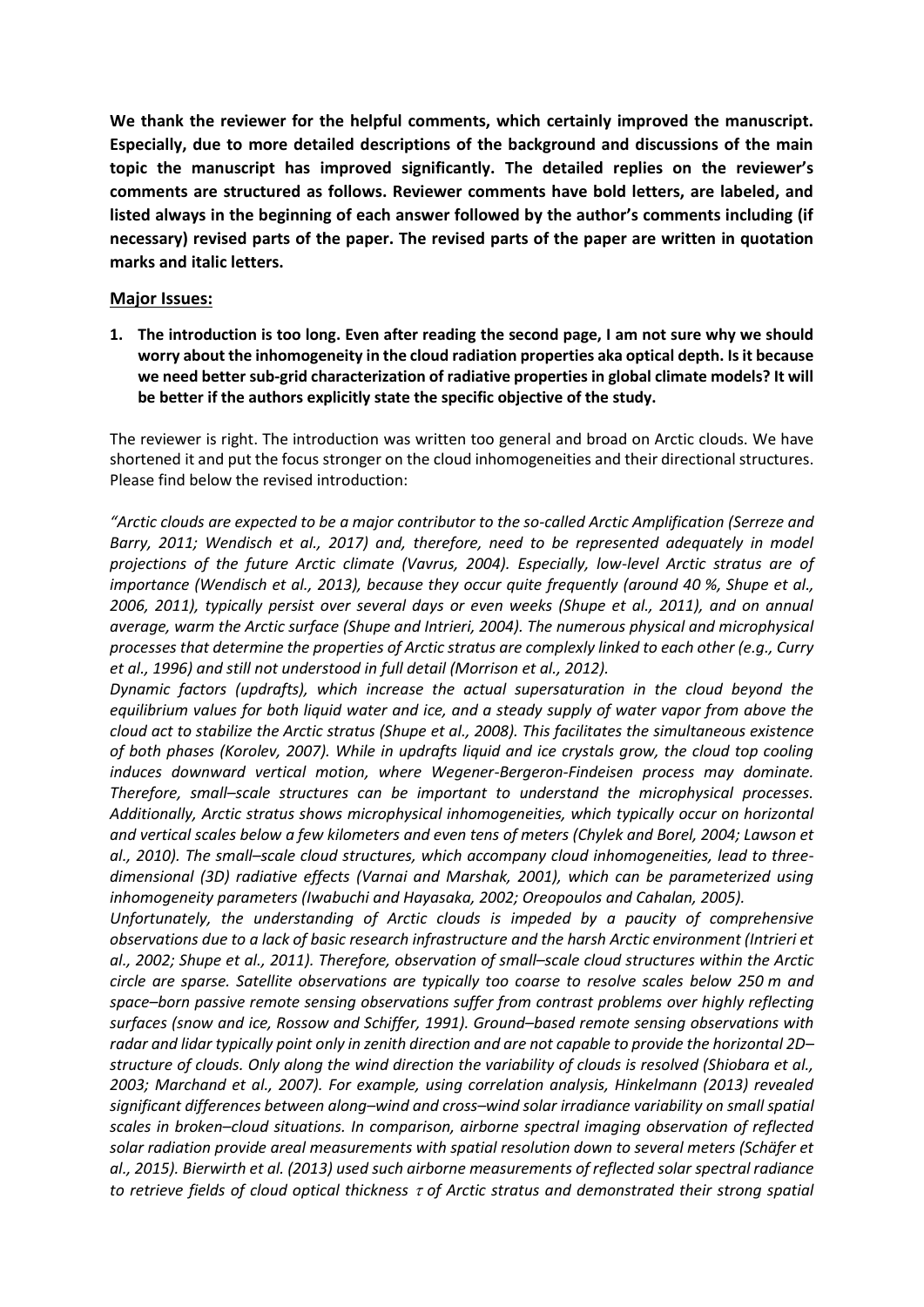*variability. From similar measurements, Schäfer et al. (2017a) analyzed the directional variability of different cloud types including Arctic stratus. The few analyzed cases revealed that 1D statistics are not sufficient to quantify the variability of horizontal clouds inhomogeneities.* 

*Likewise, treating small–scale inhomogeneities using reanalysis data and atmospheric models is difficult. Global reanalysis products have relatively coarse spatial resolutions (40 km and larger; Lindsay et al., 2014) and, therefore, do not resolve small–scale features. Furthermore, in numerical weather prediction and climate models, the representation of the temporal evolution of mixed-phase clouds is poor (Barrett et al., 2017a, b). Especially, areas of up- and downdrafts in Arctic stratus, which are typically in the range of less than 1 km cannot be resolved but have to be parametrized (Field et al., 2004; Klein et al., 2009). To realistically simulate the spatial structure of these clouds, Large Eddy Simulations (LES) with a spatial resolution of 100 m or less and high vertical resolution (< 20 m within atmospheric boundary layer, ABL) are needed. Those LES can resolve the vertical motion of the turbulent eddies in the ABL and the cores of up- and downdrafts representing the inhomogeneities in the cloud top structure, which can be seen in the amount of liquid water at the cloud top. The size of the up- and downdraft cores may differ depending on the time of the year (Roesler et al., 2016).* 

*Previous LES studies focus for instance on cloud-top entrainment (Mellado, 2017) and emphasize the behavior of changes in the spatial resolution on the liquid water path (Pedersen et al., 2016). Kopec et al. (2016) discussed two main processes, the radiative cooling and wind shear. The radiative cooling sharpened the inversion, while wind shear at the top of the ABL causes the turbulence in the capping inversion and lead to dilution at the cloud top.* 

*In general, LES are helpful to focus on a certain process and to investigate cloud formation, cloud evolution or the small–scale structures in an Arctic stratus under controlled conditions. The further aim is to characterize horizontal small–scale cloud inhomogeneities in the size range of less than 1 km in simulations and measurements to better understand the radiative properties of Arctic mixed-phase clouds. Results from the COSMO (COnsortium for Small-Scale MOdeling) model, which is adjusted to a LES setup with a high horizontal and vertical resolution to resolve the cloud structures of Arctic stratus (Loewe et al., 2017; Stevens et al., 2017) are evaluated. For the Arctic Summer Cloud Ocean Study (ASCOS), Loewe et al. (2017) validated COSMO for simulations with a spatial resolution of 100 m with respect to droplet/ice crystal number concentrations, cloud top/bottom boundaries, and surface fluxes. Cloud structures and inhomogeneities were not validated due to the lack of observational data. Here, airborne imaging spectrometer measurements obtained during the VERDI campaign are used to analyze the small–scale cloud inhomogeneities (< 1 km), which are then compared to COSMO simulations using the same model setup as proposed by Loewe et al. (2017) with 64 by 64 grid points and 100 m spatial resolution as well as a finer resolved setup with 32 by 32 grid points and 50 m spatial resolution. For that, data measured by dropsondes served as input for semi–idealized simulations of clouds using COSMO-LES (Sec. 2.3 and Sec. 3). Airborne measured fields of cloud optical thickness retrieved from imaging spectrometer measurements (Sec. 2.2) are used for a comparison with the resulting COSMO clouds with respect to their overall cloud inhomogeneity and directional features of the cloud inhomogeneities (Sec. 4 and Sec. 5). Observations and modelling are aimed to be combined to quantify the horizontal cloud top structures, which are discussed in Sec. 5 and Sec. 6."*

**2. It is unclear why you chose wind speed as a tuning parameter. By increasing wind speeds you are simple changing the fluxes in the boundary layer and hence the turbulence. So essentially your results are suggesting that we greater turbulence produces higher inhomogeneity, which makes sense. It will be better if the authors can probe this. One way to tackle this would be to make some simulations where the winds are the same, but you increase the surface fluxes.**

Thank you for your comment. Probably we did not describe our aim with changing the wind speed very well.

Our intention for changing the wind speed was to change the wind shear at the inversion and, therefore, turbulent processes at cloud top. As explained by the reviewer, this implicitly also changes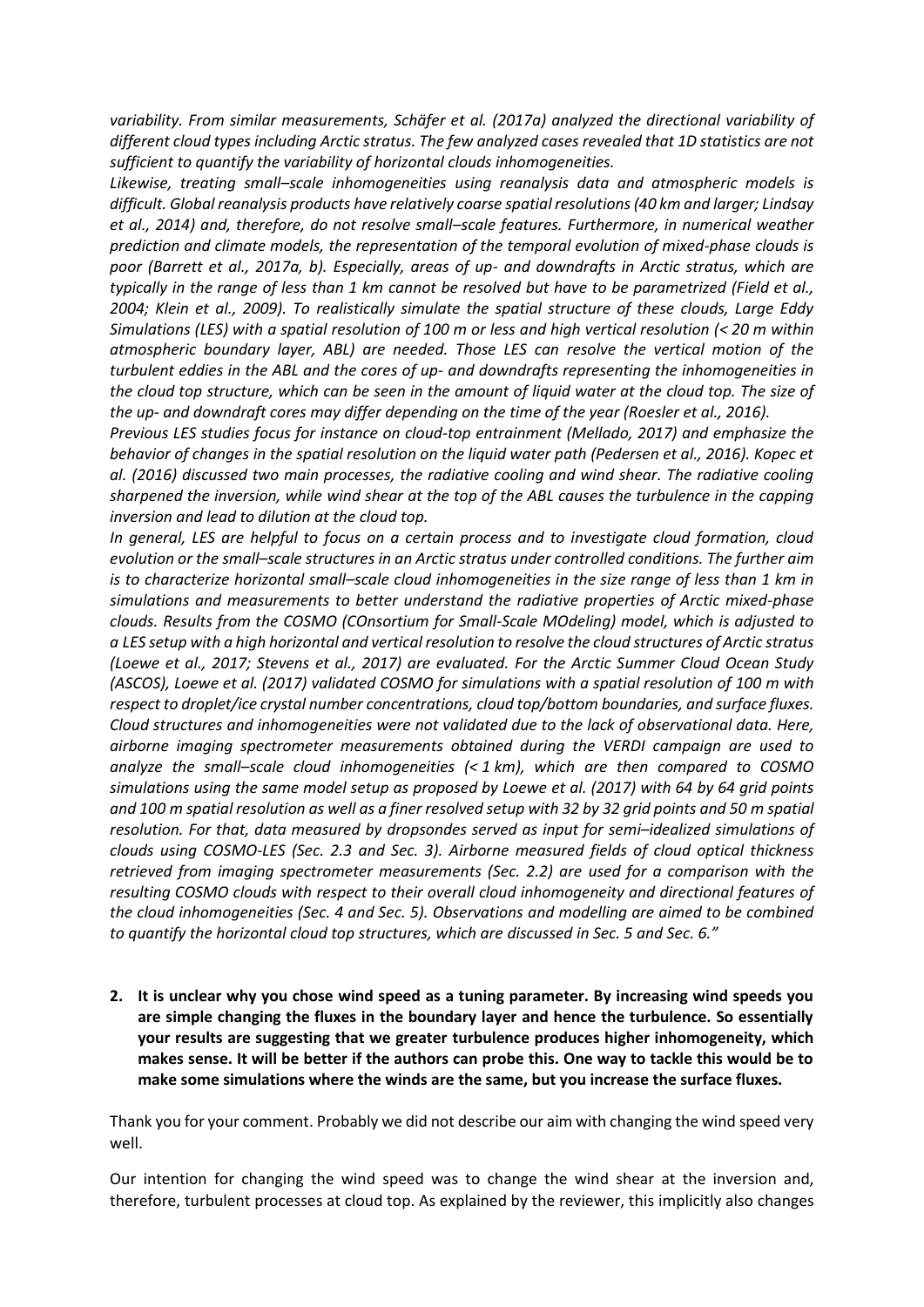surface fluxes. However, simulations by Loewe (2017) over different surface types (sea ice, open lead, open water), e.g. different surface fluxes, showed only an effect in the LWP, which was increased, but did not change the cloud structure. In these simulations, when the BL was coupled to the surface. The cases of the sensitivity study presented here, except of the 16 May cloud are characterized by a boundary de-coupled to the surface. Therefore, surface fluxes are expected to have a minor impact on the cloud layer. Thus, we chose to influence the cloud top structure by changing the wind shear. In the revised manuscript we added this dicussion in Section 6:

*"Influences from the surface fluxes are only expected if the cloud is coupled to the surface and if so, affect only the LWP of the cloud (Loewe, 2017). For de-coupled clouds, it is assumed that the cloud structure depends more strongly on the wind shear, respectively the wind speed."*

# **3. Lastly, the authors should show the comparison between the model reported liquid water paths, and cloud boundaries with those observed during the campaign. I think this will make the article complete. Thanks.**

Unfortunately, such a comparison is not reasonably for this study, as the model was initialized with the atmospheric profiles (temperature, humidity, wind) observed during the campaign. Therefore, the cloud boundaries in the simulations are almost identical as those measured by the dropsonde profiles. Similar, the liquid water paths were adapted to the dropsonde profiles.

## **Minor Issues:**

## **1. Line 58: Need reference to justify that sentence.**

It was shown by Schäfer et al. (2017a). However, the tense was incorrect due to a typo. We corrected the sentence for this.

*"From similar measurements, Schäfer et al. (2017a) analyzed the directional variability of different cloud types including Arctic stratus. The few analyzed cases revealed that 1D-statistics are not sufficient to quantify the variability of horizontal clouds inhomogeneities."*

## **2. Line 101-102: I would simply say that the cloud fraction decreased. The word "dissolved" seems inappropriate in terms of clouds.**

We changed "dissolved" to "decreased".

#### **3. Line 121: By "ten fields" I believe you mean ten snapshots?**

The reviewer is right. In general, these are only snapshots, which means only smaller parts of a larger cloud scene. However, referring to Schäfer et al. (2017a), we would like to keep on calling it "fields" of cloud optical thickness, although they do not capture the whole cloud scene.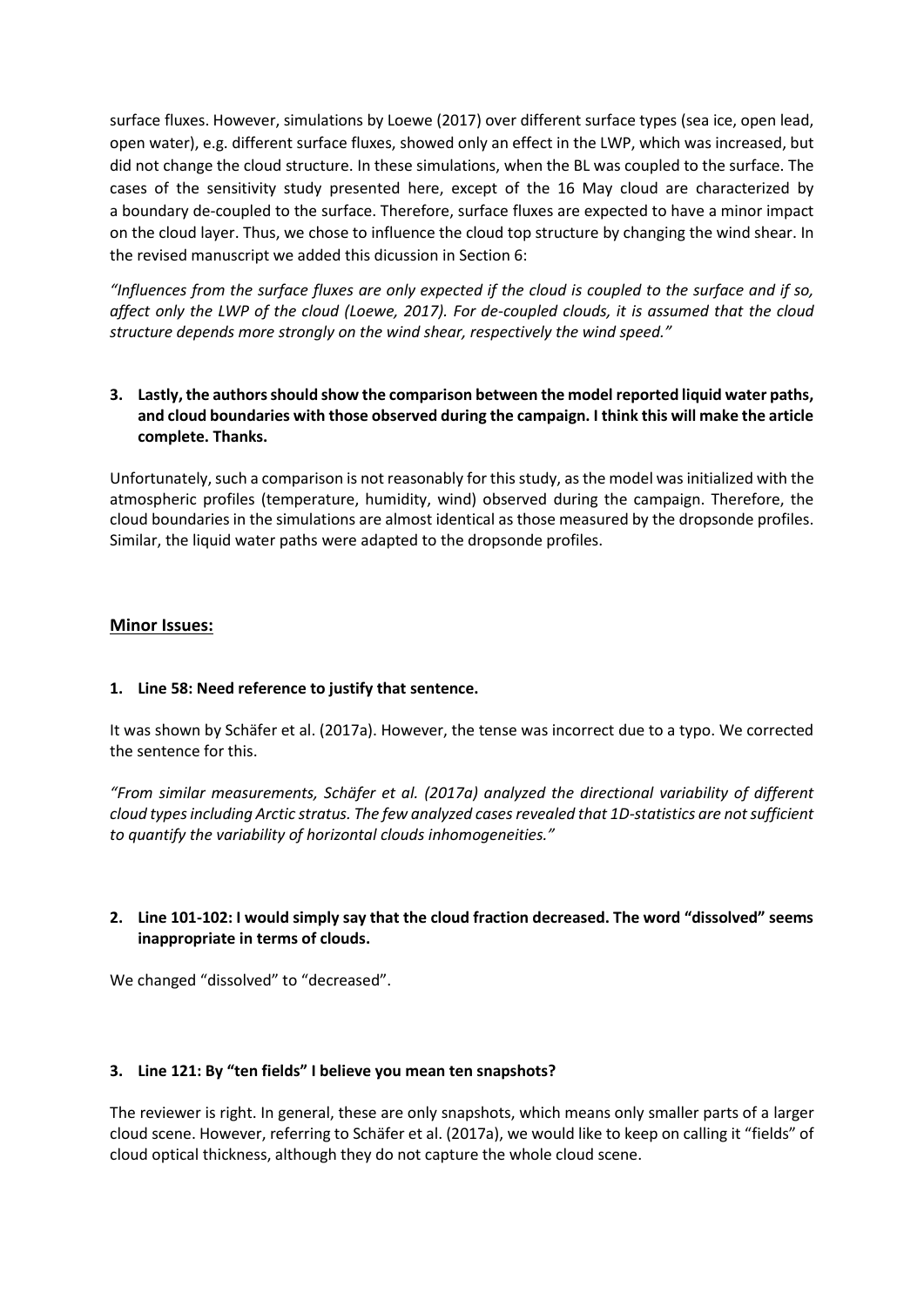## **4. Section 3.1: Please describe the radiation and cloud schemes used in the model. Since you are evaluating optical depth, which is a radiative property, it is important to know this. Also mention how often the two schemes are talking to each other. Thanks.**

Thank you for your helpful comment. The other reviewer had a similar comment and we like to apply the same answer her.

The two-moment cloud microphysics scheme by Seifert and Beheng (2006) is used in the COSMO model. Within the model the number densities and the masses of six hydrometeor types are predicted. The six hydrometeor types are cloud droplets, cloud ice, raindrops, snow, graupel, and hail. The scheme is based on the partial power moments of the number density size distribution function of cloud droplets and raindrops. The different ice phase hydrometeor growth processes are parameterized, in which the depositional growth of ice particles is dominant in Arctic mixed-phase clouds.

The radiation is a two-stream radiation scheme after Ritter and Geleyn (1992). It is calculated every 2 s and has a direct cloud-radiative feedback.

The vertical resolution at the inversion height on the different days is comparable with a maximum vertical grid spacing of around 15 m up to the inversion height.

We added additional information about the cloud scheme, the radiation scheme and the vertical resolution in section 3.1. Further, the surface fluxes depend on the surface temperature, which is 273.5 K for the sea-water surface. We added this information in Sec. 3.1 as well.

*"The two-moment cloud microphysics scheme by Seifert and Beheng (2006) predicts the number densities and the masses of six hydrometeor types. The different ice phase hydrometeor growth processes are parameterized in this scheme. In COSMO, the radiative transfer is described by a twostream radiation scheme after Ritter and Geleyn (1992). It is calculated every 2 s and has a direct cloudradiative feedback. A three-dimensional prognostic turbulence scheme describes the turbulent fluxes of heat, momentum and mass by a first-order closure after Smagorinsky and Lilly (Herzog et al., 2002; Langhans et al., 2012)."*

*"The vertical height range of 22 km is divided into 166 vertical levels, which are more dense for the ABL with a typical grid spacing of around 15 m up to the inversion height of the different days of investigation."* 

*"The surface of the model is sea water and the surface fluxes depend on the surface temperature, which is 273.5 K for the sea water surface."* 

### **5. Line 273-279: Please rephrase these sentences. It is confusing to read "large resolution" etc. thanks.**

We revised the relevant sentence by the following:

*"Thus, the spatial resolution of AisaEAGLE is relatively high, compared to the grid spacing of 100 m from COSMO."*